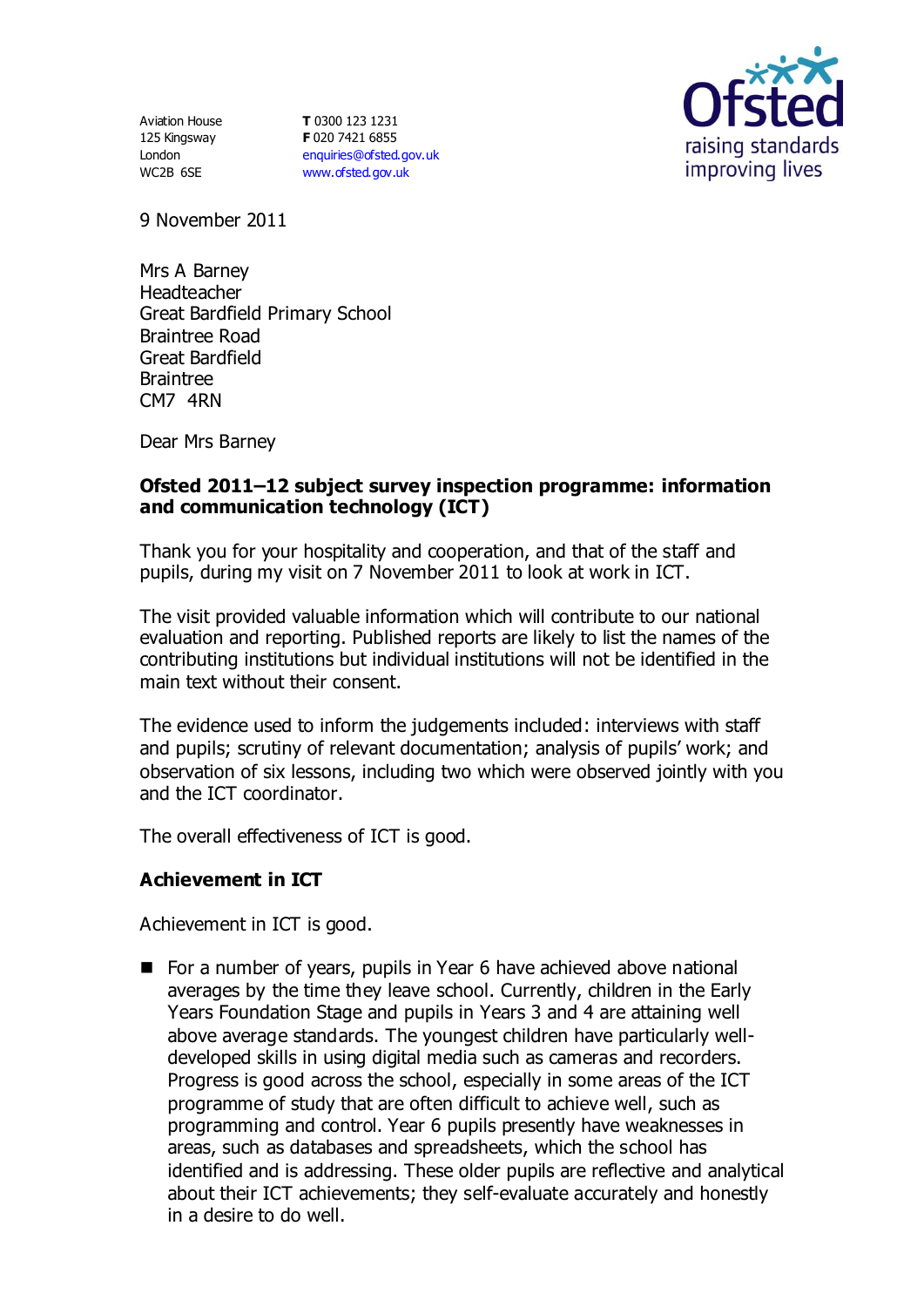- Pupils with special educational needs and/or disabilities are supported to achieve well. Some outstanding differentiation in teaching means that they and the gifted and talented make good progress.
- **Pupils are taught how to become safe and responsible users of new** technologies through modules in the ICT curriculum. The impact of this teaching on the pupils' understanding of e-safety is satisfactory.
- **Pupils' behaviour in lessons is mostly exemplary. Pupils respect the views** of each other and adults and respond very well to the tasks they are given. They listen to each other and work well together showing enjoyment in what they are doing. The relationships between staff and pupils when using ICT are often excellent.

# **Quality of teaching in ICT**

The quality of teaching in ICT is good.

- Teaching has many good features. Most teachers are confident and competent in teaching ICT and in using technology. Teaching focuses well on developing pupils' ICT skills; it is less well focused on developing their understanding of key ICT concepts. However, teachers make excellent links across a commercial suite of programmes and take opportunities well to develop pupils' literacy and other subject knowledge through ICT lessons.
- Many teachers have good subject knowledge which allows them to pose challenging questions and answer pupils' questions accurately. They use ICT to enhance the teaching of other subjects, for example in PE and mathematics, and do so well using good presentations to engage the pupils.
- The assessment of work is good and assessment for learning is done well during lessons. The end of module assessments are mainly skills based and should be improved further by testing pupils' knowledge and understanding.

## **Quality of the curriculum in ICT**

The quality of the curriculum in ICT is good.

- The curriculum is well thought out and carefully planned, fully meeting the pupils' needs. It is interesting and engaging and builds well on pupils' prior knowledge and understanding, often taking into account the skills pupils bring with them from their home use of ICT. It is an up-to-date curriculum that includes work on e-safety. The school places a high priority on keeping children safe when using ICT and organises events for children, parents and carers on safety and cyber-bullying.
- Many opportunities are created for pupils to apply and extend their ICT skills across the curriculum, though the lack of a good website or virtual learning environment (VLE) does not support this well. The school has recognised the weaknesses in its internet presence and was launching a